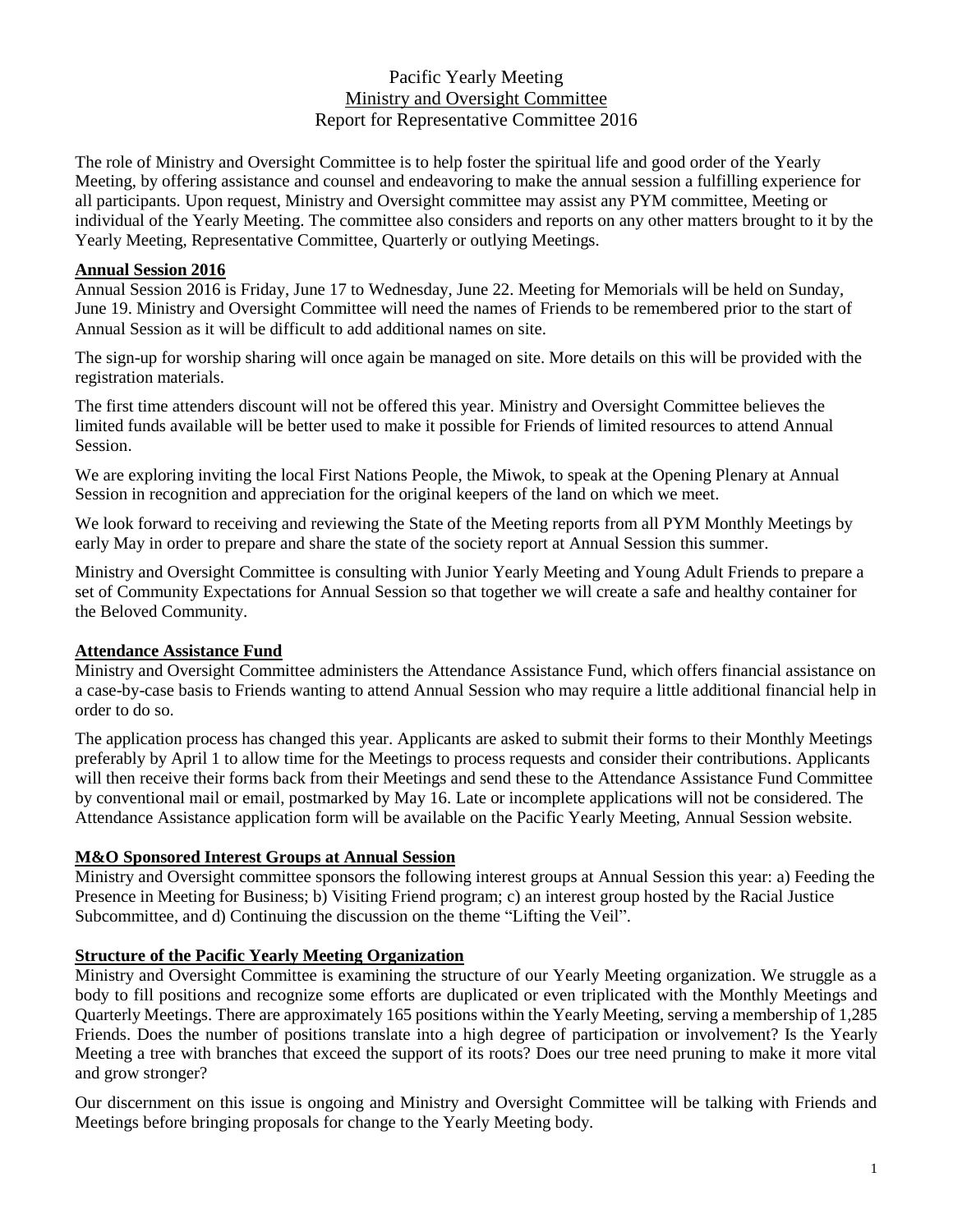## **Abuse Prevention Policy**

A draft of a new Abuse Prevention Policy was presented at Annual Session 2015. Ministry and Oversight Committee appreciates the comments received and is currently talking with the Children's Program Committee, Junior Yearly Meeting, Young Adult Friends, and the Youth Programs Coordinator to incorporate their inputs into the policy, which will be brought to Annual Session 2016 for comment. We hope to bring the final draft of the policy to the 2017 meeting of Representative Committee for acceptance by the Yearly Meeting.

## **Minutes of Concern**

Ministry and Oversight Committee continues to discern the role of Minutes of Concern based on the queries: Why are Minutes of Concern brought to the Yearly Meeting? Why do we approve them? How do they serve our PYM community? Minutes of Concern should reflect and inspire action and not merely state a position for or against something. They should lead Friends to examine our own values and how we live them. Ministry and Oversight Committee continues to explore this issue.

## **Monthly Meeting Representatives to Pacific Yearly Meeting**

Ministry and Oversight Committee is examining the role of the Monthly Meeting representative to Pacific Yearly Meeting and how our constituent Meetings are represented in the Yearly Meeting's decision making process. We are also looking at how these representatives are selected and potential development for these positions. We are consulting with the Monthly Meeting representatives, asking "What would help you to better represent your Meeting?"

# **Other Ministry and Oversight Concerns this Year**

We are laboring with a concern about communication with the Yearly Meeting and its community. How do we communicate with each other and what should we be communicating about? We would also like to build relationships with and between the Quarterly Meetings.

The committee supports the multiple committee proposal to examine the role, number, and cost of Pacific Yearly Meeting's delegates to outside Quaker organizations. How is representation to Quaker bodies part of our function? Not only do we share the concern of financial responsibility, but also being responsible for our time and energy. Is our energy being spent in ways that most support us as a spiritual community?

Several of Pacific Yearly Meeting's constituent Meetings either have explored or are exploring affiliation with Friends General Conference. As a result, we are considering whether to recommend that Pacific Yearly Meeting formally affiliate with Friends General Conference.

# **Visiting Friend Program**

Roena Oesting (La Jolla) is serving as Visiting Friend for Pacific Yearly Meeting this year. She is visiting Monthly Meetings and Worship Groups, offering discussions on a variety of topics and presenting her Elizabeth Fry program. Friends are encouraged to follow Roena on her travels via her Facebook page "The Visiting Quaker". Since Annual Session 2015, Roena has visited: Friends House Worship Group, Humboldt Meeting, Las Vegas Worship Group, Santa Barbara Meeting and Ojai Worship Group, San Diego Meeting, Big Island Meeting, Kauai Worship Group, and other Hawaiian groups and Friends.

## **Subcommittees**

Electronic Communications: The subcommittee is exploring the Yearly Meeting's online presence with particular attention to making our website both accessible and informative. The subcommittee is also looking at our Yearly Meeting's communication systems and privacy policies.

Racial Justice: The subcommittee is working on promoting the use of Shakti Butler's *Breaking the Codes: the System of Racial Inequities* film and workbook among Monthly Meetings to raise awareness of racial justice issues. The film is available on the Pacific Yearly Meeting website under the Gallery tab (sign-in required). The subcommittee also recommends attendance at the White Privilege Conference, which will be held this year in Philadelphia, April 14-17.

Representative Support: The subcommittee serves as a resource for Meeting representatives. Request is made for Meetings to provide the names and contact information for their representatives, along with the dates of service, in order to help the Yearly Meeting maintain a current, complete, and accurate directory of Meeting representatives.